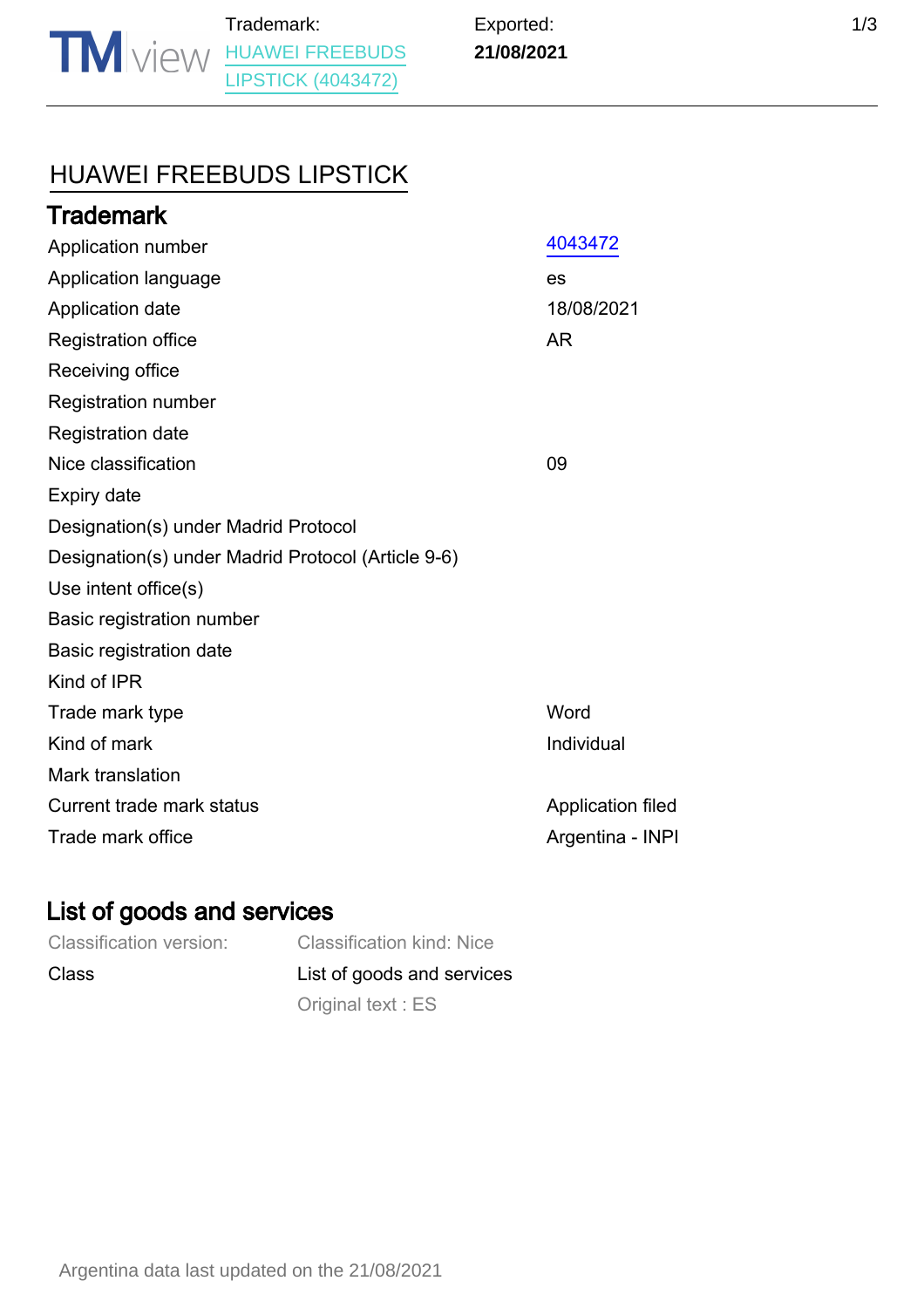Trademark: **TM** VIEW [HUAWEI FREEBUDS](https://www.tmdn.org/tmview/#/tmview/detail/AR500000004043472) [LIPSTICK \(4043472\)](https://www.tmdn.org/tmview/#/tmview/detail/AR500000004043472)

Exported: **21/08/2021**

09 Solamente: ANTEOJOS INTELIGENTES ; APARATOS DE ENSEÑANZA ; APARATOS DE GRABACIÓN DE SONIDO ; AURICULARES INTERNOS ; CARGADORES DE PILAS Y BATERÍAS ; COMPUTADORAS ; MICRÓFONOS ; PILAS ELÉCTRICAS ; ROBOTS HUMANOIDES DOTADOS DE INTELIGENCIA ARTIFICIAL ; TABLETAS ELECTRÓNICAS ; TELÉFONOS INTELIGENTES [SMARTPHONES] ; Terminos ingresados manualmente:aplicaciones informáticas para teléfonos inteligentes, descargables;relojes inteligentes (aparatos de procesamiento de datos);audífonos; Brazos extensibles para autofotos.

### Vienna code

No entry for the Selected Trademark

#### Owner

Applicant identifier Entitlement establishment Address country

Name **Name** HUAWEI TECHNOLOGIES CO., LTD. 100,00%

Address HUAWEI ADMINISTRATION BUILDING, BANTIAN, LONGGANG DISTRICT Piso - Depto - 518129

# **Representative**

| Applicant identifier      |                                |
|---------------------------|--------------------------------|
| Name                      | MIRANDA HONAINE, PEDRO NICOLAS |
| Entitlement establishment |                                |
| Address country           |                                |
| <b>Address</b>            | AMENABAR 1762 PISO 4 DTO B     |

### Correspondence address

No entry for the Selected Trademark